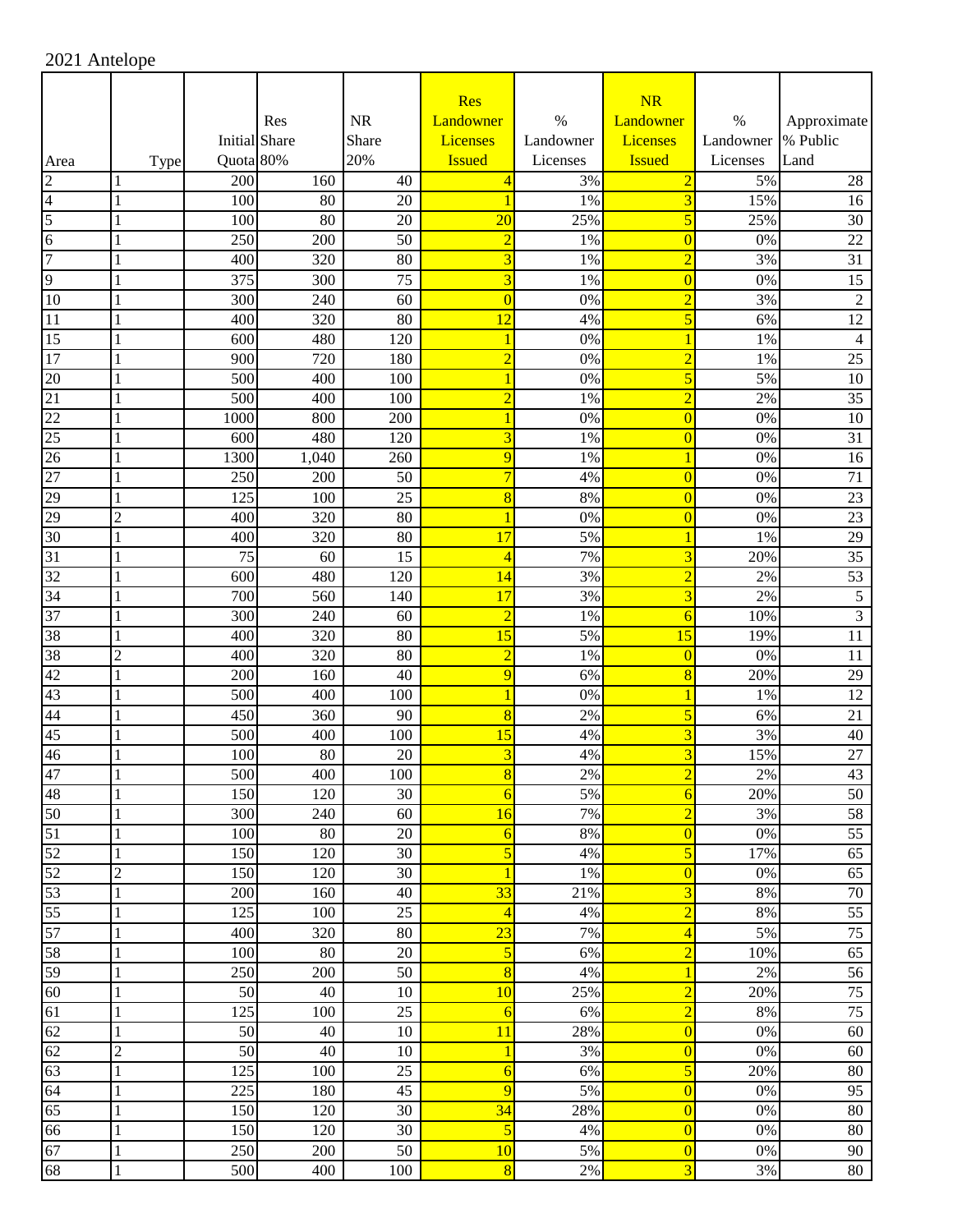|                 |                |                      |                 |           | <b>Res</b>              |           | <b>NR</b>               |           |                 |
|-----------------|----------------|----------------------|-----------------|-----------|-------------------------|-----------|-------------------------|-----------|-----------------|
|                 |                |                      | Res             | <b>NR</b> | Landowner               | $\%$      | Landowner               | $\%$      | Approximate     |
|                 |                | <b>Initial Share</b> |                 | Share     | Licenses                | Landowner | Licenses                | Landowner | % Public        |
| Area            | Type           | Quota 80%            |                 | 20%       | <b>Issued</b>           | Licenses  | <b>Issued</b>           | Licenses  | Land            |
| 69              |                | 150                  | 120             | 30        | $\overline{2}$          | 2%        | $\overline{2}$          | 7%        | 77              |
| 70              | 1              | 200                  | 160             | 40        | $\overline{4}$          | 3%        | $\overline{0}$          | 0%        | 23              |
| 71              | 1              | 100                  | 80              | 20        | $\overline{7}$          | 9%        | $\mathbf{1}$            | 5%        | $\overline{33}$ |
| 72              |                | 700                  | 560             | 140       | 16                      | 3%        | $\mathbf{1}$            | 1%        | 47              |
| 73              | 1              | 1200                 | 960             | 240       | 29                      | 3%        | $\overline{2}$          | 1%        | 61              |
| 74              | 1              | 200                  | 160             | 40        | $\overline{4}$          | 3%        | $\overline{0}$          | 0%        | 57              |
| 75              | 1              | 325                  | 260             | 65        | $\overline{37}$         | 14%       | 5                       | 8%        | 69              |
| 76              |                | 150                  | 120             | 30        | $\overline{21}$         | 18%       | $\overline{6}$          | 20%       | 50              |
| 77              | 1              | 125                  | 100             | 25        | 15                      | 15%       | $\overline{0}$          | 0%        | 80              |
| 78              | 1              | 150                  | 120             | 30        | $\overline{4}$          | 3%        | $\overline{0}$          | 0%        | $\overline{75}$ |
| 79              | 1              | 25                   | 20              | 5         | 10                      | 50%       | $\overline{0}$          | 0%        | $\overline{75}$ |
| 79              | 9              | $\overline{50}$      | 40              | 10        | 1                       | 3%        | $\overline{0}$          | 0%        | $\overline{75}$ |
| $\overline{80}$ | 1              | 100                  | $\overline{80}$ | 20        | $\overline{22}$         | 28%       | $\overline{7}$          | 35%       | $\overline{50}$ |
| $\overline{81}$ | 1              | 275                  | 220             | 55        | $\overline{\mathbf{3}}$ | 1%        | $\mathbf{1}$            | 2%        | $\overline{55}$ |
| 82              | 1              | 200                  | 160             | 40        | $\overline{7}$          | 4%        | $\overline{2}$          | 5%        | $\overline{55}$ |
| 83              |                | 250                  | 200             | 50        | 44                      | 22%       | $\overline{8}$          | 16%       | 70              |
| 84              |                | 100                  | 80              | 20        | 1                       | 1%        | $\overline{2}$          | 10%       | 90              |
| 86              |                | 50                   | 40              | 10        | $\overline{2}$          | 5%        | $\bf{0}$                | 0%        | 75              |
| 87              |                | 175                  | 140             | 35        | 12                      | 9%        | $\overline{3}$          | 9%        | $\overline{75}$ |
| 88              |                | 275                  | 220             | 55        | $\overline{2}$          | 1%        | 15                      | 27%       | 60              |
| 89              |                | 175                  | 140             | 35        | 10                      | 7%        | $\overline{3}$          | 9%        | 75              |
| 90              |                | 150                  | 120             | 30        | 8                       | 7%        | $\overline{3}$          | 10%       | 75              |
| 91              | 1              | 300                  | 240             | 60        | 11                      | 5%        | $\overline{0}$          | 0%        | 90              |
| 92              |                | 250                  | 200             | 50        | 14                      | 7%        | 3                       | 6%        | 75              |
| 93              |                | 400                  | 320             | 80        | 12                      | 4%        | $\overline{2}$          | 3%        | 81              |
| 94              |                | 500                  | 400             | 100       | 9                       | 2%        | $\overline{0}$          | 0%        | 45              |
| 95              |                | 325                  | 260             | 65        | $\overline{29}$         | 11%       | 10                      | 15%       | $\overline{70}$ |
| 96              |                | 75                   | 60              | 15        | 5                       | 8%        | $\overline{0}$          | 0%        | $\overline{65}$ |
| 97              |                | 225                  | 180             | 45        | $\overline{32}$         | 18%       | 1                       | 2%        | 12              |
| 97              | $\overline{c}$ | 50                   | 40              | 10        | $\overline{\mathbf{3}}$ | $8\%$     | $\overline{0}$          | 0%        | $\overline{12}$ |
| 98              | $\perp$        | 100                  | $80\,$          | $20\,$    | $\overline{\mathbf{3}}$ | $4\%$     | $\overline{\mathbf{5}}$ | 25%       | 73              |
| 99              | $\mathbf{1}$   | 150                  | 120             | 30        | $\overline{10}$         | $8\%$     | $\bf{8}$                | 27%       | $\overline{31}$ |
| 100             | 1              | 300                  | 240             | 60        | $\overline{0}$          | $0\%$     | $\overline{1}$          | 2%        | 51              |
| 101             | 1              | 150                  | 120             | 30        | $\overline{2}$          | 2%        | $\overline{2}$          | 7%        | 90              |
| 102             | 1              | 400                  | 320             | 80        | $\mathbf{1}$            | $0\%$     | $\overline{3}$          | 4%        | 20              |
| 103             | 1              | 350                  | 280             | 70        | 17                      | 6%        | $\bf{8}$                | 11%       | $20\,$          |
| 106             | 1              | 200                  | 160             | 40        | 10                      | 6%        | $\overline{0}$          | 0%        | 90              |
| 108             | 1              | 50                   | 40              | 10        | $\overline{\mathbf{5}}$ | 13%       | $\mathbf{1}$            | 10%       | 60              |
| 109             | 1              | 350                  | 280             | 70        | $\overline{2}$          | $1\%$     | $\overline{2}$          | 3%        | $\overline{3}$  |
| 110             | 1              | 125                  | 100             | 25        | 9                       | 9%        | $\overline{4}$          | 16%       | $30\,$          |
| 111             |                | 150                  | 120             | 30        | $\mathbf{1}$            | $1\%$     | $\overline{0}$          | 0%        | 5               |
| 112             | 1              | 100                  | 80              | 20        | $\overline{4}$          | 5%        | $\overline{4}$          | 20%       | $\overline{88}$ |
| 113             | $\mathbf{1}$   | 175                  | 140             | 35        | $\overline{2}$          | $1\%$     | $\overline{0}$          | 0%        | $\overline{5}$  |
| 114             | $\mathbf{1}$   | $\overline{75}$      | 60              | 15        | $\overline{4}$          | 7%        | $\overline{0}$          | 0%        | $\overline{90}$ |
| 115             | 1              | 200                  | 160             | 40        | 18                      | 11%       | $\overline{3}$          | 8%        | 50              |
| <b>Total</b>    |                |                      |                 |           | 866                     |           | 237                     |           |                 |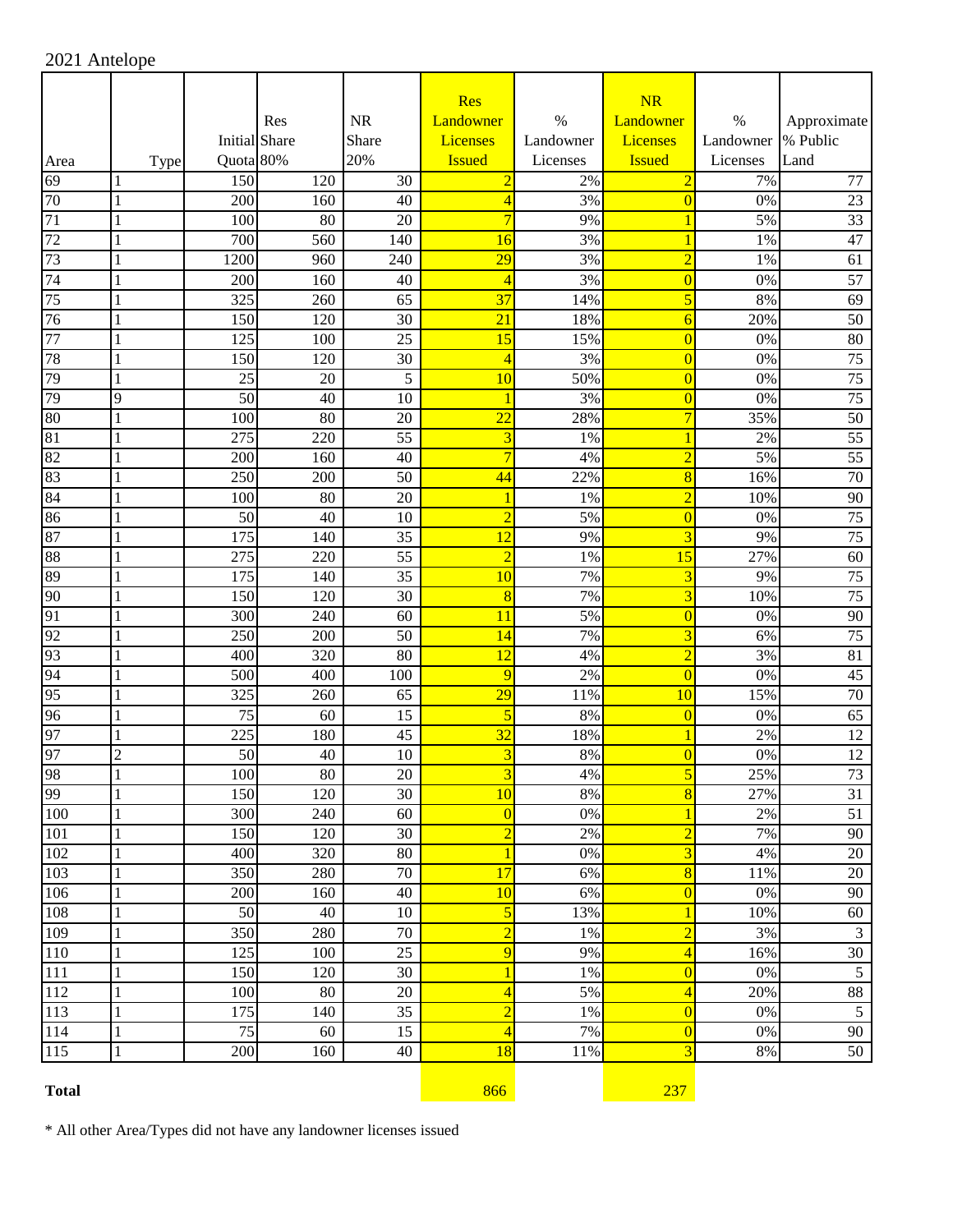|                           |                                |                      |                       |                      | Res                                       |           | NR                                        |           |                       |
|---------------------------|--------------------------------|----------------------|-----------------------|----------------------|-------------------------------------------|-----------|-------------------------------------------|-----------|-----------------------|
|                           |                                |                      | Res                   | <b>NR</b>            | Landowner                                 | $\%$      | Landowner                                 | $\%$      | Approximate           |
|                           |                                | <b>Initial Share</b> |                       | Share                | <b>Licenses</b>                           | Landowner | <b>Licenses</b>                           | Landowner | % Public              |
| Area                      | Type                           | Quota 80%            |                       | 20%                  | <b>Issued</b>                             | Licenses  | <b>Issued</b>                             | Licenses  | Land                  |
| 10                        | 1                              | 150                  | 120                   | 30                   | 12                                        | 10%       | $\overline{0}$                            | 0%        | 58                    |
| 22                        | 1                              | 500                  | 400                   | 100                  | 8                                         | 2%        | $\mathbf{1}$                              | 1%        | 21                    |
| 22                        | 3                              | 150                  | 120                   | 30                   | $\overline{6}$                            | 5%        | $\overline{0}$                            | 0%        | 21                    |
| 34                        | 1                              | 200                  | 160                   | 40                   | $\overline{21}$                           | 13%       | $\overline{\mathbf{3}}$                   | 8%        | 61                    |
| 34                        | 3                              | $\overline{75}$      | 60                    | 15                   | $\overline{2}$                            | 3%        | $\overline{0}$                            | 0%        | 61                    |
| 36                        | 1                              | 350                  | 280                   | 70                   | 12                                        | 4%        | $\overline{1}$                            | 1%        | 75                    |
| $\overline{37}$           | $\mathbf{1}$                   | 100                  | 80                    | 20                   | 19                                        | 24%       | 5                                         | 25%       | 50                    |
| $\overline{37}$<br>47     | 3<br>$\overline{3}$            | 25                   | 20<br>$\overline{80}$ | 5                    | $\overline{4}$                            | 20%       | $\bf{0}$                                  | 0%        | 50                    |
| $\overline{59}$           | $\overline{3}$                 | 100<br>250           |                       | $\overline{20}$      | $\overline{0}$                            | 0%        | $\overline{2}$                            | 10%       | 76                    |
| 60                        | $\mathbf{1}$                   | 100                  | 200<br>80             | 50<br>20             | $\overline{1}$<br>$\overline{\mathbf{3}}$ | 1%<br>4%  | $\overline{1}$<br>$\overline{1}$          | 2%<br>5%  | 15<br>$\overline{30}$ |
| 60                        | $\overline{c}$                 | 200                  | 160                   | 40                   | $\overline{2}$                            | 1%        | $\overline{0}$                            | 0%        | 30                    |
| 64                        | $\overline{c}$                 | 100                  | 80                    | 20                   | $\overline{1}$                            | 1%        | $\overline{\mathbf{5}}$                   | 25%       | 30                    |
| 78                        | $\mathbf{1}$                   | 200                  | 160                   | 40                   | 8                                         | 5%        | $\overline{1}$                            | 3%        | 72                    |
| 78                        | 3                              | 25                   | 20                    | 5                    | $\overline{4}$                            | 20%       | $\overline{0}$                            | 0%        | 72                    |
| 79                        | $\mathbf{1}$                   | 400                  | 320                   | 80                   | 5                                         | 2%        | 5                                         | 6%        | 42                    |
| 80                        | 1                              | 250                  | 200                   | 50                   | $\overline{0}$                            | 0%        | 5                                         | 10%       | 57                    |
| 81                        | $\mathbf{1}$                   | 250                  | 200                   | 50                   | $\overline{6}$                            | 3%        | $\overline{0}$                            | 0%        | 74                    |
| 84                        | $\mathbf{1}$                   | 50                   | 40                    | 10                   | 12                                        | 30%       | $\overline{6}$                            | 60%       | 55                    |
| 87                        | $\mathbf{1}$                   | 75                   | 60                    | 15                   | $\overline{20}$                           | 33%       | 5                                         | 33%       | 70                    |
| 89                        | $\mathbf{1}$                   | 125                  | 100                   | 25                   | 30                                        | 30%       | $\overline{4}$                            | 16%       | $\overline{53}$       |
| 90                        | $\mathbf{1}$                   | 75                   | 60                    | 15                   | 13                                        | 22%       | $\overline{0}$                            | 0%        | 78                    |
| 101                       | $\mathbf{1}$                   | 25                   | 20                    | 5                    | $\overline{4}$                            | 20%       | $\mathbf{1}$                              | 20%       | 65                    |
| 102                       | $\mathbf{1}$                   | 200                  | 160                   | 40                   | 21                                        | 13%       | 12                                        | 30%       | 74                    |
| 105                       | 1                              | 25                   | 20                    | 5                    | $\overline{4}$                            | 20%       | $\overline{4}$                            | 80%       | 83                    |
| 116                       | 1                              | 75                   | 60                    | $\overline{15}$      | $\overline{12}$                           | 20%       | 5                                         | 33%       | 40                    |
| 116                       | $\overline{\mathbf{3}}$        | 100                  | 80                    | 20                   | $\overline{4}$                            | 5%        | $\overline{3}$                            | 15%       | 40                    |
| 117                       | $\mathbf{1}$                   | 50                   | 40                    | 10                   | $\overline{0}$                            | 0%        | $\overline{1}$                            | 10%       | 99                    |
| 118                       | 1                              | 25                   | 20                    | 5                    | $\overline{8}$                            | 40%       | $\overline{0}$                            | 0%        | 50                    |
| 119                       | 1                              | 50                   | 40                    | 10                   | $\overline{12}$                           | 30%       | 5 <sup>1</sup>                            | 50%       | 60                    |
| 119                       | $\overline{c}$                 | 75                   | 60                    | 15                   | $\overline{\mathbf{3}}$                   | 5%        | $\overline{0}$                            | $0\%$     | 60                    |
| 119                       | $\overline{3}$                 | 100                  | 80                    | $\overline{20}$      | 9                                         | 11%       | $\overline{0}$                            | 0%        | 60                    |
| 120                       | $\mathbf{1}$                   | 75                   | 60                    | 15                   | 10                                        | 17%       | $\mathbf{1}$                              | 7%        | 45                    |
| 125                       | $\mathbf{1}$                   | $\overline{75}$      | 60                    | $\overline{15}$      | 16                                        | 27%       | $\overline{3}$                            | 20%       | 80                    |
| 131<br>141                | $\overline{3}$<br>$\mathbf{1}$ | 25<br>80             | 20<br>64              | $\overline{5}$<br>16 | $\overline{1}$<br>$\overline{1}$          | 5%<br>2%  | $\overline{0}$<br>$\overline{\mathbf{3}}$ | 0%<br>19% | 74<br>80              |
| 157                       | 1                              | 300                  | 240                   | 60                   | 66                                        | 28%       | $\overline{2}$                            | 3%        | 26                    |
| 157                       | $\overline{\mathbf{3}}$        | 200                  | 160                   | 40                   | 34                                        | 21%       | $\overline{0}$                            | 0%        | 26                    |
| 165                       | 1                              | 125                  | 100                   | 25                   | $\overline{0}$                            | $0\%$     | $\overline{2}$                            | $8\%$     | $70\,$                |
| 165                       | $\overline{\mathbf{3}}$        | $\overline{75}$      | 60                    | 15                   | $\overline{2}$                            | 3%        | $\overline{1}$                            | 7%        | 70                    |
| 171                       | $\overline{3}$                 | 100                  | 80                    | $20\,$               | $\overline{2}$                            | 3%        | $\overline{0}$                            | $0\%$     | $\boldsymbol{0}$      |
| $\mathbf{A}$              |                                | 3,750                |                       | 3,750                |                                           |           | 37                                        | 1%        |                       |
| $\, {\bf B}$              |                                | 1,350                |                       | 1,350                |                                           |           | $\overline{2}$                            | 0%        |                       |
| ${\bf C}$                 |                                | 2,500                |                       | 2,500                |                                           |           | 13                                        | $1\%$     |                       |
| ${\bf D}$                 |                                | 400                  |                       | 400                  |                                           |           | 15                                        | 4%        |                       |
| $\boldsymbol{\mathrm{F}}$ |                                | 550                  |                       | 550                  |                                           |           | $\overline{8}$                            | $1\%$     |                       |
| ${\bf G}$                 |                                | 400                  |                       | 400                  |                                           |           | 48                                        | 12%       |                       |
| H                         |                                | 600                  |                       | 600                  |                                           |           | 15                                        | 3%        |                       |
| $\overline{\mathbf{J}}$   |                                | 900                  |                       | 900                  |                                           |           | 37                                        | 4%        |                       |
| $\overline{\mathbf{K}}$   |                                | 250                  |                       | 250                  |                                           |           | $\overline{24}$                           | 10%       |                       |
| $\overline{L}$            |                                | 250                  |                       | 250                  |                                           |           | $\overline{6}$                            | $2\%$     |                       |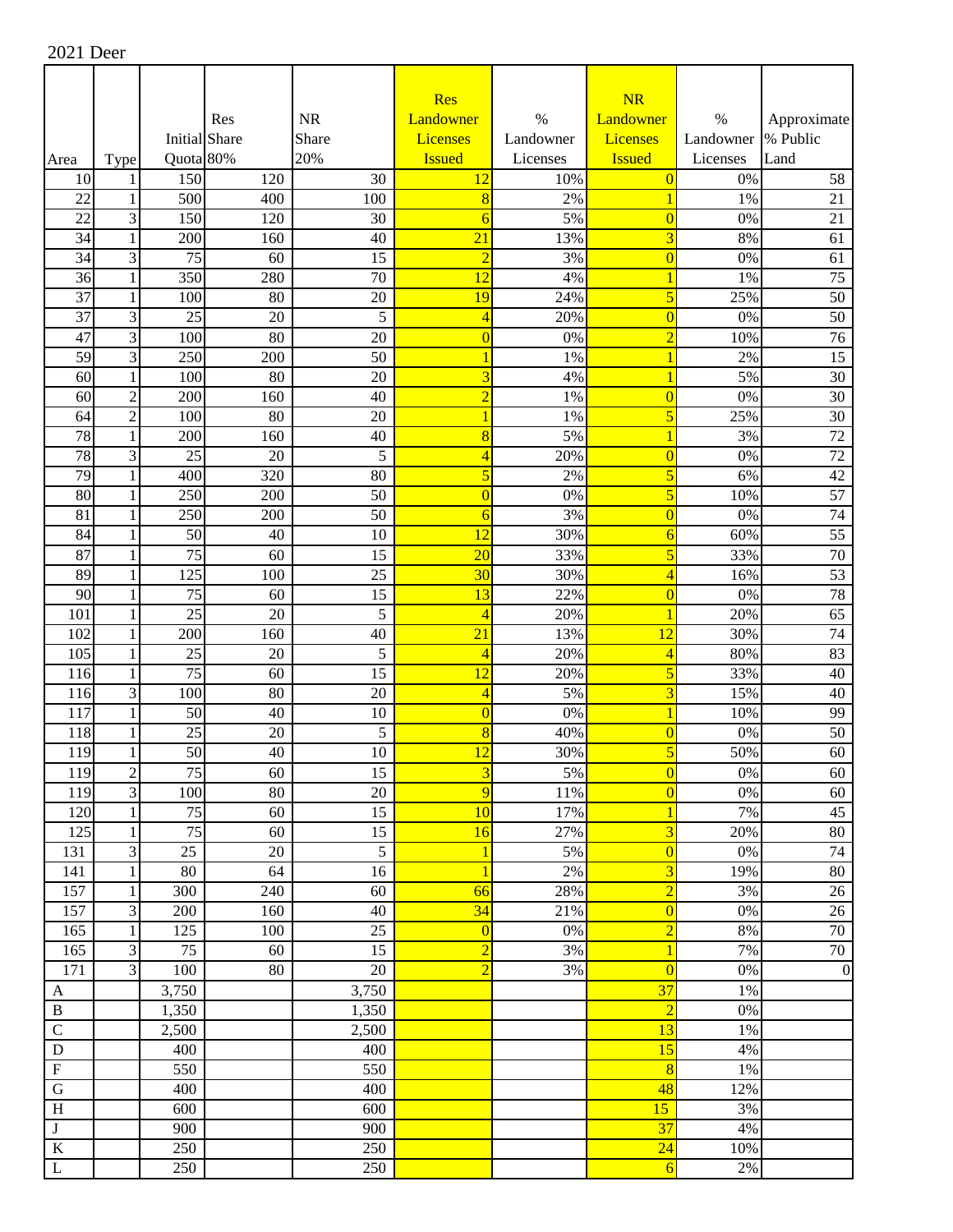2021 Deer

|              |      |           | Res<br><b>Initial Share</b> | <b>NR</b><br>Share | <b>Res</b><br>Landowner<br><b>Licenses</b> | $\%$<br>Landowner | <b>NR</b><br>Landowner<br><b>Licenses</b> | $\%$<br>Landowner  % Public | Approximate |
|--------------|------|-----------|-----------------------------|--------------------|--------------------------------------------|-------------------|-------------------------------------------|-----------------------------|-------------|
| Area         | Type | Quota 80% |                             | 20%                | <b>Issued</b>                              | Licenses          | <b>Issued</b>                             | Licenses                    | Land        |
| $\mathbf{M}$ |      | 600       |                             | 600                |                                            |                   | 11                                        | 2%                          |             |
| Q            |      | 125       |                             | 125                |                                            |                   |                                           | 0%                          |             |
| ${\bf R}$    |      | 600       |                             | 600                |                                            |                   |                                           | 2%                          |             |
| $\mathbf T$  |      | 400       |                             | 400                |                                            |                   | $\overline{\mathbf{8}}$                   | 2%                          |             |
| W            |      | 750       |                             | 750                |                                            |                   |                                           | 1%                          |             |
| $\mathbf X$  |      | 200       |                             | 200                |                                            |                   |                                           | 1%                          |             |
| $\mathbf Y$  |      | 1,800     |                             | 1,800              |                                            |                   | 22                                        | 1%                          |             |
| <b>Total</b> |      |           |                             |                    | 398                                        |                   | 353                                       |                             |             |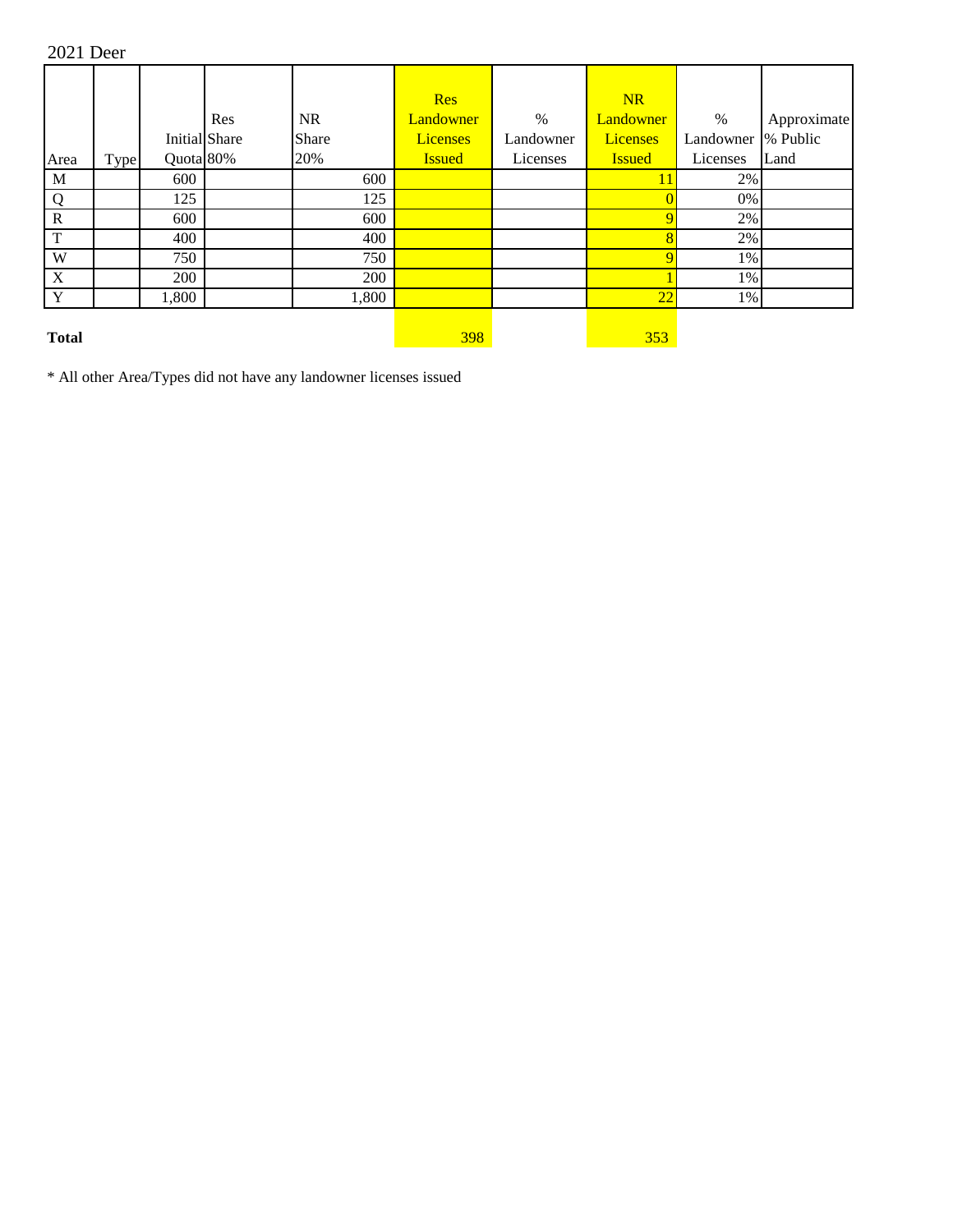2021 Resident Elk

|                |                |                      | Res<br>Landowner<br><b>Licenses</b> | % Landowner | Approximate<br>% Public |
|----------------|----------------|----------------------|-------------------------------------|-------------|-------------------------|
| Area           | <b>Type</b>    | <b>Initial Quota</b> | <b>Issued</b>                       | Licenses    | Land                    |
| 1              | 1              | 84                   | 3                                   | 4%          | 97                      |
| $\overline{c}$ | 1              | 50                   | 18                                  | 36%         | 40                      |
| 7              | 1              | 1,260                | 242                                 | 19%         | 28                      |
| 8              | 1              | 126                  | 9                                   | 7%          | 12                      |
| 11             | $\mathbf{1}$   | 168                  | 13                                  | 8%          | 51                      |
| 16             | 1              | 147                  | 24                                  | 16%         | 50                      |
| 16             | $\overline{c}$ | 63                   | 12                                  | 19%         | 50                      |
| 19             | 1              | 126                  | 12                                  | 10%         | 46                      |
| 19             | $\overline{c}$ | 126                  | 12                                  | 10%         | 46                      |
| 22             | 1              | 50                   | $\overline{4}$                      | 8%          | 85                      |
| 23             | 1              | 126                  | 31                                  | 25%         | 51                      |
| 24             | 1              | 147                  | 17                                  | 12%         | 90                      |
| 25             | 1              | 126                  | 15                                  | 12%         | 85                      |
| 27             | $\overline{4}$ | 42                   | $\overline{2}$                      | 5%          | 95                      |
| 30             | $\mathbf{1}$   | 42                   | 10                                  | 24%         | 56                      |
| 31             | $\mathbf{1}$   | 63                   | $\overline{\mathbf{3}}$             | 5%          | 87                      |
| 32             | $\mathbf{1}$   | 42                   | 3                                   | 7%          | 88                      |
| 33             | 1              | 168                  | $\overline{2}$                      | $1\%$       | 35                      |
| 34             | 1              | 672                  | 25                                  | 4%          | 20                      |
| 35             | 1              | 126                  | 7                                   | 6%          | 70                      |
| 35             | 9              | 63                   | 1                                   | 2%          | 70                      |
| 38             | 1              | 336                  | $\overline{2}$                      | 1%          | 75                      |
| 38             | 4              | 462                  | 3                                   | 1%          | 75                      |
| 38             | 9              | 210                  | $\mathbf{1}$                        | $0\%$       | 75                      |
| 39             | 1              | 168                  | $\overline{\mathbf{3}}$             | 2%          | 84                      |
| 39             | $\overline{9}$ | 63                   | $\mathbf{1}$                        | 2%          | 84                      |
| 40             | $\mathbf{1}$   | 189                  | $\overline{2}$                      | 1%          | 85                      |
| 40             | 9              | 84                   | $\overline{1}$                      | 1%          | 85                      |
| 41             | $\mathbf{1}$   | 315                  | 16                                  | 5%          | 82                      |
| 41             | $\overline{4}$ | 409                  | $\overline{1}$                      | $0\%$       | 82                      |
| 41             | 9              | 105                  | $\overline{2}$                      | 2%          | 82                      |
| 45             | $\mathbf{1}$   | 294                  | 28                                  | $10\%$      | $80\,$                  |
| 45             | 9              | 126                  | $\overline{\mathbf{3}}$             | $2\%$       | 80                      |
| 47             | $\mathbf{1}$   | 126                  | 29                                  | 23%         | 50                      |
| 48             | $\mathbf{1}$   | 336                  | 24                                  | 7%          | 50                      |
| 49             | $\mathbf{1}$   | 294                  | 44                                  | 15%         | $70\,$                  |
| 51             | $\mathbf{1}$   | 84                   | $\overline{2}$                      | $2\%$       | 100                     |
| 53             | $\,1$          | $\,8\,$              | $\mathbf{1}$                        | 13%         | 88                      |
| 53             | $\overline{c}$ | 29                   | $\overline{1}$                      | 3%          | 88                      |
| 54             | $\mathbf{1}$   | 42                   | 11                                  | 26%         | 60                      |
| 54             | $\overline{c}$ | 21                   | $\overline{2}$                      | $10\%$      | $60\,$                  |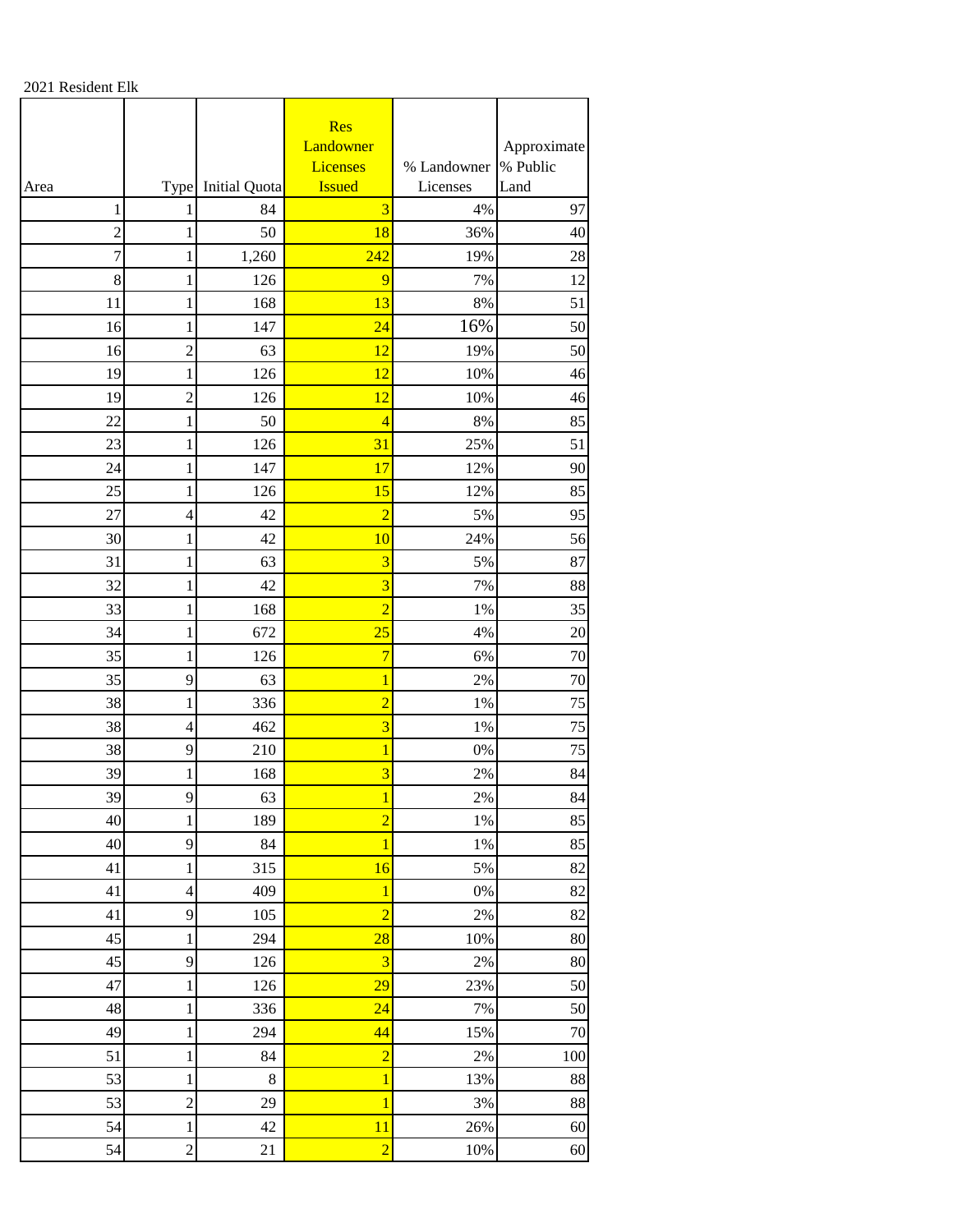2021 Resident Elk

|      |                |                      | Res<br>Landowner<br><b>Licenses</b> | % Landowner | Approximate<br>% Public |
|------|----------------|----------------------|-------------------------------------|-------------|-------------------------|
| Area | Type           | <b>Initial Quota</b> | <b>Issued</b>                       | Licenses    | Land                    |
| 58   |                | 29                   | 5                                   | 17%         | 26                      |
| 61   | $\overline{c}$ | 42                   | 5                                   | 12%         | 70                      |
| 62   | 1              | 105                  | $\overline{4}$                      | 4%          | 75                      |
| 63   | $\mathbf{1}$   | 168                  | 26                                  | 15%         | 65                      |
| 64   | $\overline{c}$ | 63                   | 8                                   | 13%         | 50                      |
| 78   | 1              | 42                   | $\overline{4}$                      | 10%         | 10                      |
| 93   | $\mathbf{1}$   | 147                  | $\overline{4}$                      | 3%          | 65                      |
| 99   | $\mathbf 1$    | 126                  | 3                                   | 2%          | 90                      |
| 100  | $\mathbf{1}$   | 252                  | 31                                  | 12%         | 71                      |
| 106  | 1              | 42                   | $\overline{2}$                      | 5%          | 21                      |
| 106  | $\overline{4}$ | 87                   | 1                                   | 1%          | 21                      |
| 108  | 1              | 63                   | 9                                   | 14%         | 55                      |
| 111  | 1              | 59                   | 8                                   | 14%         | 65                      |
| 113  | 1              | 63                   | 15                                  | 24%         | 65                      |
| 117  | 1              | 336                  | 99                                  | 29%         | 23                      |
| 117  | $\overline{2}$ | 136                  | 1                                   | 1%          | 23                      |
| 118  | 1              | 21                   | $\overline{2}$                      | 10%         | 70                      |
| 120  | 1              | 105                  | 18                                  | 17%         | 61                      |
| 122  | $\mathbf{1}$   | 105                  | 8                                   | 8%          | 26                      |
| 123  | $\overline{4}$ | 63                   |                                     | 2%          | 30                      |
| 124  | $\mathbf{1}$   | 50                   | 21                                  | 42%         | 70                      |
| 125  | 1              | 210                  | $\overline{4}$                      | 2%          | 25                      |

## **Total** 921